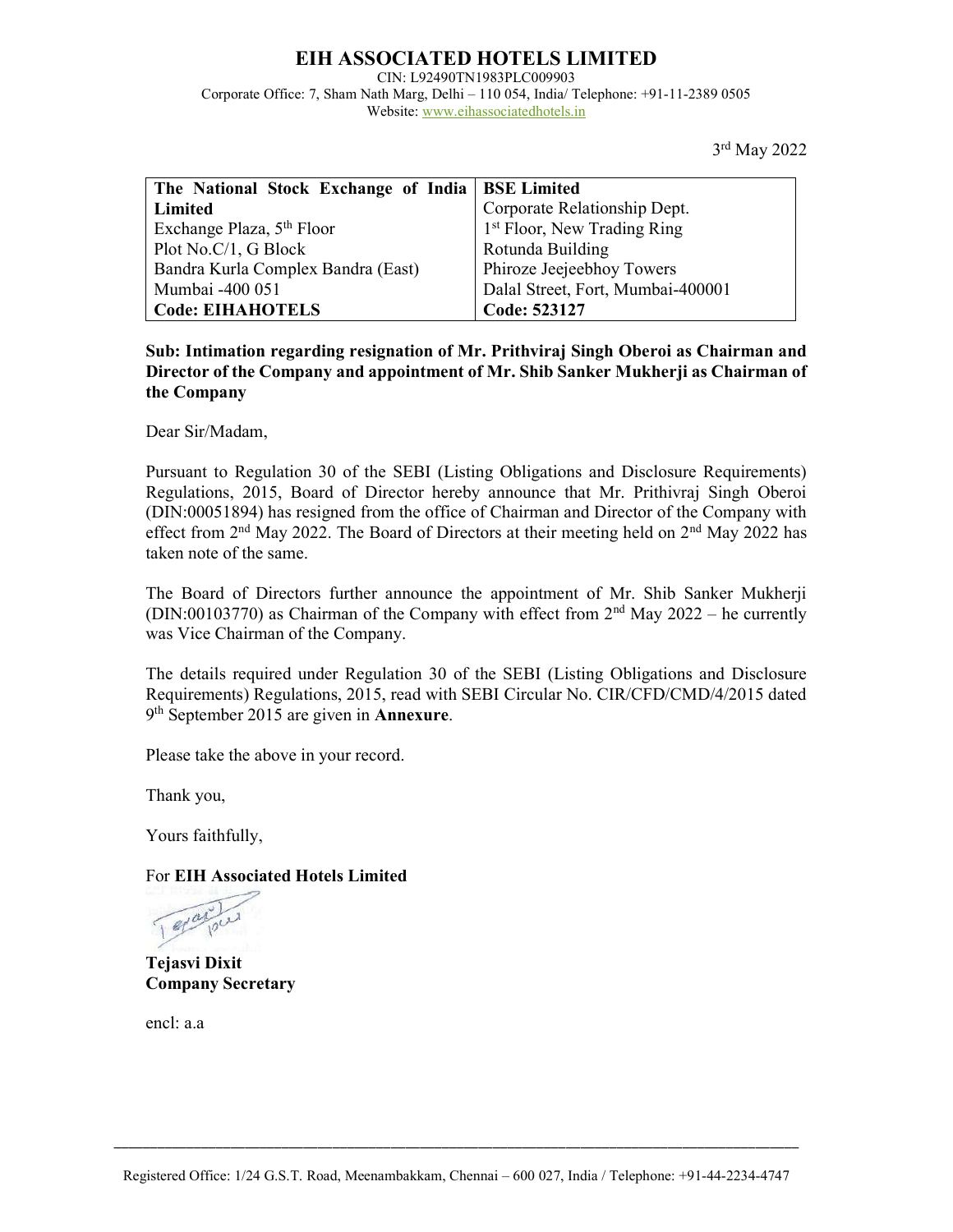#### EIH ASSOCIATED HOTELS LIMITED CIN: L92490TN1983PLC009903 Corporate Office: 7, Sham Nath Marg, Delhi – 110 054, India/ Telephone: +91-11-2389 0505 Website: www.eihassociatedhotels.in

#### Annexure

| Name (DIN)                                                             | Mr. Prithviraj Singh Oberoi (DIN: 00051894)                                                                                                                                                                                                                                                                                                                                                                                                                                                                                                                                                                                                                                                                                                                                                                                                                                                                                                                                                                                                                                                                                                                                                                                                                                                                                                                                                       |
|------------------------------------------------------------------------|---------------------------------------------------------------------------------------------------------------------------------------------------------------------------------------------------------------------------------------------------------------------------------------------------------------------------------------------------------------------------------------------------------------------------------------------------------------------------------------------------------------------------------------------------------------------------------------------------------------------------------------------------------------------------------------------------------------------------------------------------------------------------------------------------------------------------------------------------------------------------------------------------------------------------------------------------------------------------------------------------------------------------------------------------------------------------------------------------------------------------------------------------------------------------------------------------------------------------------------------------------------------------------------------------------------------------------------------------------------------------------------------------|
| <b>Reason for Change</b>                                               | Mr. P.R.S. Oberoi has decided to relinquish his position as<br>Chairman and Director of the EIH Associated Hotels Limited<br>effective $2nd$ May 2022 due to his deteriorating health                                                                                                                                                                                                                                                                                                                                                                                                                                                                                                                                                                                                                                                                                                                                                                                                                                                                                                                                                                                                                                                                                                                                                                                                             |
| <b>Date of Resignation</b>                                             | $2nd$ May 2022                                                                                                                                                                                                                                                                                                                                                                                                                                                                                                                                                                                                                                                                                                                                                                                                                                                                                                                                                                                                                                                                                                                                                                                                                                                                                                                                                                                    |
| <b>Brief Profile</b>                                                   | Mr. P.R.S. Oberoi has been Chairman of EIH Associated<br>Hotels Limited since 1988. Under Mr. Oberoi's visionary<br>leadership, EIH Associated Hotels Limited has expanded from<br>its first hotel, The Trident Chennai that opened in 1988 to<br>become one of India's most reputable hotel companies. Mr.<br>Oberoi was subsequently instrumental in developing Trident<br>Hotels - today Trident Hotels are present at key cities across<br>India.<br>Mr. P.R.S. Oberoi has received numerous awards and<br>accolades for his significant contribution to hospitality and to<br>business in India. Mr. P.R.S. Oberoi received India's second<br>highest civilian honour the 'Padma Vibhushan' in 2008;<br>'Corporate Hotelier of the World' by HOTELS magazine in<br>2010; the Forbes India Lifetime Achievement Award in 2014<br>and the CNBC TV18's 'Top 15 Indian Business Icons' in 2015<br>to name just a few. His vision in developing exceptional hotels<br>and his passion for perfection in all aspects of hotel operations<br>helped set the standard for luxury hotels around the world.<br>The Board of Directors wish to recognise and place on record<br>Mr. Oberoi's exemplary dedication, passion, commitment and<br>contribution to the Company, its guests, shareholders and<br>employees. His leadership and vision will continue to guide and<br>inspire the Organisation. |
| <b>Disclosure</b><br>of<br>relationship<br>between<br><b>Directors</b> | Mr. P.R.S. Oberoi is related to Mr. Vikramjit Singh Oberoi,<br>Managing Director of the Company.                                                                                                                                                                                                                                                                                                                                                                                                                                                                                                                                                                                                                                                                                                                                                                                                                                                                                                                                                                                                                                                                                                                                                                                                                                                                                                  |

## A) Resignation of Mr. Prithviraj Singh Oberoi (DIN: 00051894)

\_\_\_\_\_\_\_\_\_\_\_\_\_\_\_\_\_\_\_\_\_\_\_\_\_\_\_\_\_\_\_\_\_\_\_\_\_\_\_\_\_\_\_\_\_\_\_\_\_\_\_\_\_\_\_\_\_\_\_\_\_\_\_\_\_\_\_\_\_\_\_\_\_\_\_\_\_\_\_\_\_\_\_\_\_\_\_\_\_\_\_\_\_\_